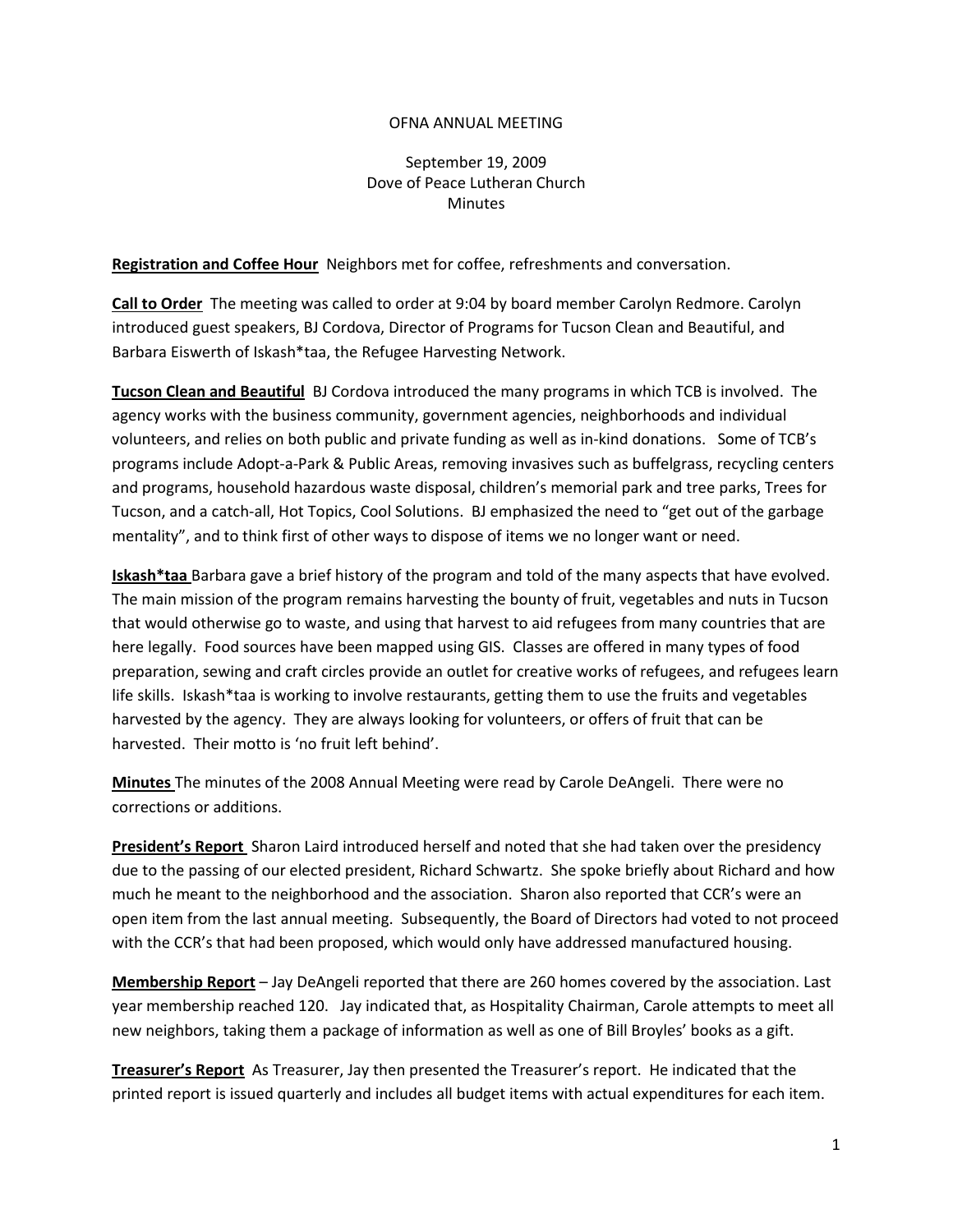Cash on hand as of 8/31/09 - \$11,179. OFNA income is from dues and a few donations; major expenses include the picnic, annual meeting, newsletter and neighborhood beautification projects. Copies of the year-end report are available on the back table.

**Audit** Don DeYoung presented the audit report. On 9/12/09 the audit committee – Don and Phil Williams – met to review the Association treasurer's books. The committee found the books in good order, including the checkbook, reconciliation reports, and all receipts. The audit report was read into the minutes.

**Website, Newsletter, Saturday Update** Carole reported that the website is now fully operational and that lots of information can be found there. She indicated that input from neighbors is welcome and encouraged, including articles, photos, ideas. The newsletter, Desert Dwellers, goes out 4 times per year and is also in need of articles. The e-letter, the Saturday Update, goes out weekly unless more timely or urgent information needs to be distributed. Carole mentioned that it would be nice for recipients of the Saturday Update to make copies for those neighbors who do not receive e-mail.

**Entrance Monument and Triangle Plaque** George Grimm brought us up to date on the search for an artist to paint a welcoming sign on the wall at the entrance to the neighborhood at 1<sup>st</sup> and Agave. The winning bid was submitted by artist/neighbor Ed Muren who will start on the project later this month or early in October. George circulated a photo of the proposed sign and thanked his committee, Camille and Angelo.

George said the board had voted to place a brass plaque in the Triangle Park commemorating the founding of the neighborhood by Nicholas Genematas. George said we are lucky to live in such a beautiful area where the native vegetation is preserved, and also indicated that the Genematas family continues to live in our neighborhood.

**Neighborhood Watch** Carolyn Hoenig introduced herself as the Neighborhood Watch Area Leader. She emphasized the importance of letting neighbors know when you're away, and of also watching their house in return. Carolyn noted that she will no longer be able to continue in the Area Leader position and asked for volunteers to take over the job.

**Neighborhood Picnic** As this year's picnic coordinator, Becky Spencer announced the date, welcomed all neighbors to come and asked for volunteers. This year the picnic will be on Saturday, October  $31<sup>st</sup>$ , in the wash next to 220 E. Yvon Drive.

**Board of Directors Election** Jay DeAngeli introduced the current board of directors, and then spoke of those who would be retiring – Becky Spencer and Jesse Wood. The slate for 2010 includes two new candidates – Leo Roop and Mark Andersen. Jay then called for nominations from floor. As there were no nominations from the floor, it was moved and seconded that the slate be accepted. The voice vote in favor was unanimous. The new Board of Directors for 2010 (which begins as of this date) will be: Mark Andersen, Jay DeAngeli, Angelo Dellacona, Don DeYoung, George Grimm, Sharon Laird, Scott Odom, Karl Oxnam, Carolyn Redmore, Marianne Richardson, Leo Roop, Tom Scarborough, Phil Williams, and Camille Zachmeier.